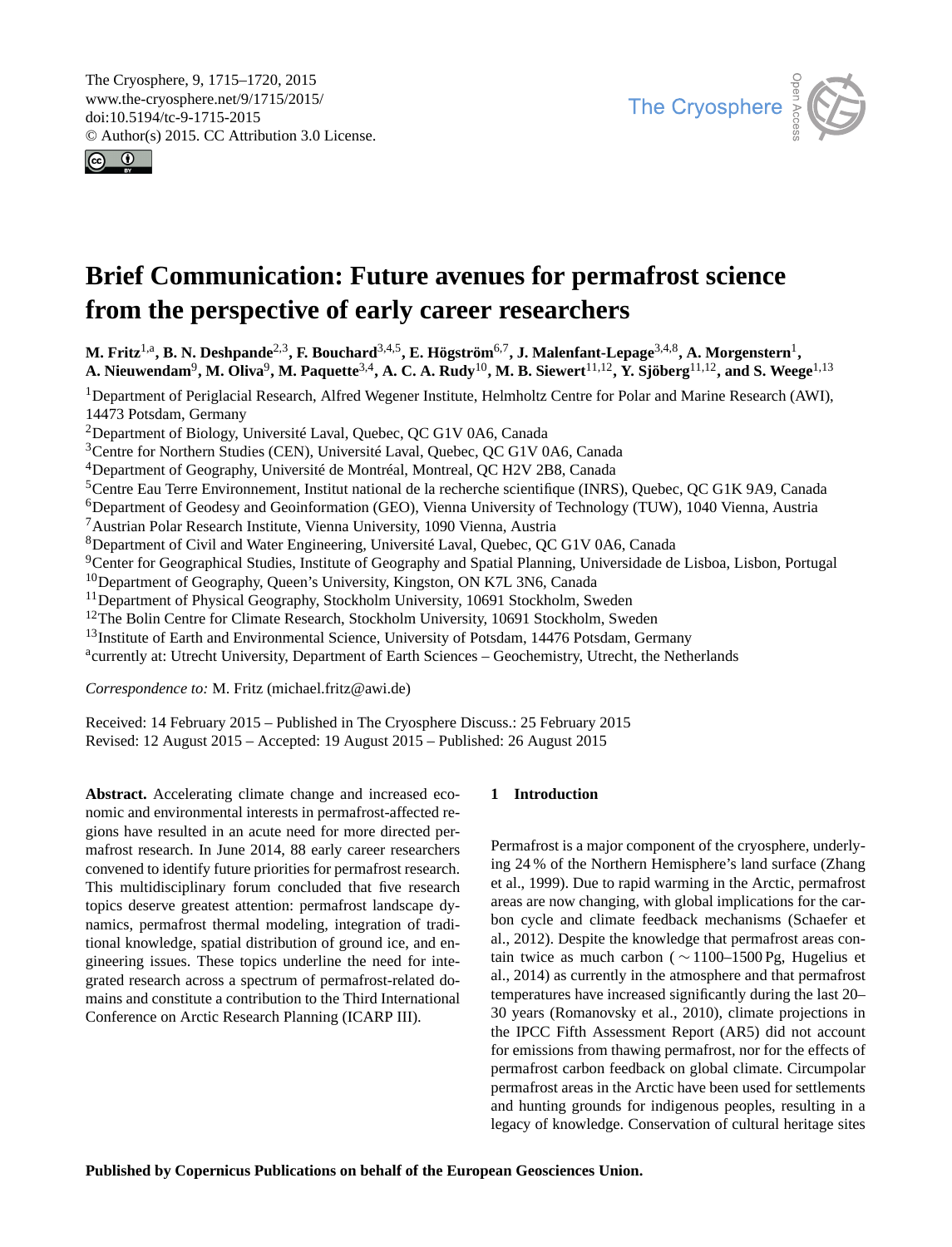

**Figure 1.** Flowchart of the process used to develop and refine future research questions. Questions were initially developed via an online survey. After some refinement, the process continued with an on-site "World Café" (Brown and Isaacs, 2001) workshop. Questions asked throughout the World Café enabled participants via group discussion to consider structure, breadth, and depth of the questions (Sutherland et al., 2011). Workshop participants (Fig. S2 in the Supplement) voted to identify the questions they believed to be the most compelling as a final step in the on-site activities. Based on votes, five questions were selected for further development and dissemination. The collaborative nature of the activities, coupled with substantial interest from all participating ECRs, enabled high levels of participation and thoughtful discussions about the future of permafrost research. Detailed workshop guidelines are given in Supplement S3.

and the construction of industrial and municipal infrastructures on permafrost are costly and challenging.

Over the past two decades, the International Arctic Science Committee (IASC) and the Scientific Committee on Antarctic Research (SCAR) have organized activities focused on international and interdisciplinary perspectives for advancing Arctic and Antarctic research cooperation and knowledge dissemination in many subject areas. For permafrost science, however, no consensus document exists at the international level to identify future research priorities, although the International Permafrost Association (IPA) highlighted the need for such a document during the 24th IPA Council meeting in June 2012 (IPA, 2012).

This manuscript presents the outcome of an international and interdisciplinary effort conducted by early career researchers (ECRs) in 2014. Online community input and a conference workshop have highlighted five priority research questions on the future avenues of permafrost science. This consensus statement has been formulated in collaboration

with the IPA as a contribution to the Third International Conference on Arctic Research Planning (ICARP III) from ECRs in order to raise permafrost issues to the prominent position that they urgently deserve.

#### **2 Community consultation process**

Community input exercises are increasingly viewed as a valuable step towards elaborating future research priorities or questions in a well-defined scientific community (e.g., Kennicutt et al., 2014; Seddon et al., 2014). We aimed to meet our goals of hosting an effective large group dialogue by means of online question development followed by a "World Café" conversational process (Brown and Isaacs, 2001). This process has been continually evaluated following Sutherland et al. (2011). An overview of the process is provided in Fig. 1. This activity took place as part of an ECR workshop held prior to the 4th European Conference on Permafrost (EUCOP) in Évora, Portugal (Schollaen et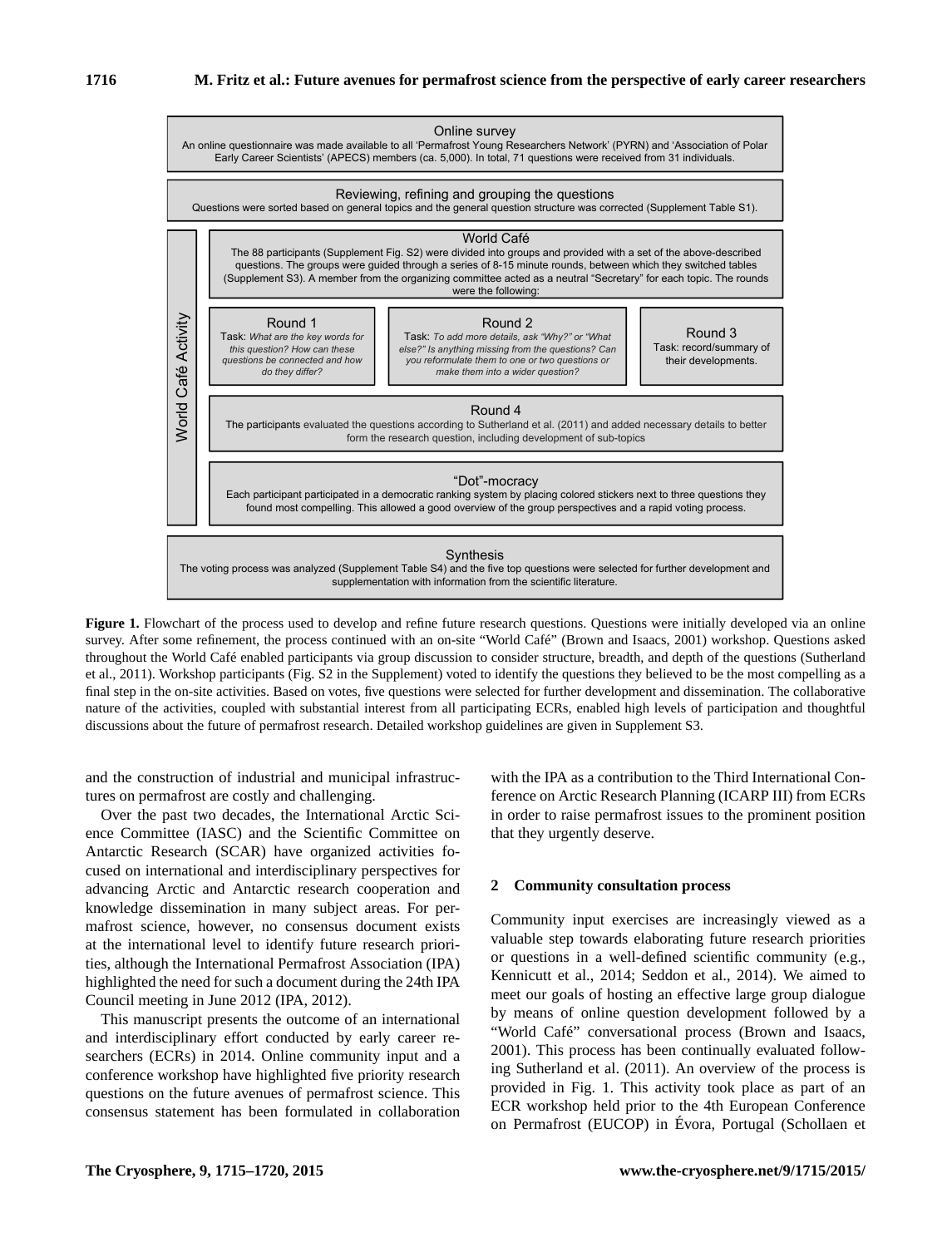al., 2014). Participants were provided with live instructions (Supplement S3) including criteria regarding what makes a research question (see Sutherland et al., 2011). Priority is a combination of individual criteria. However, by involving a reasonably large number of participants, the subjective reasons will move into the background and the democratically voted set of questions will remain.

### **3 Breadth of questions**

Submitted questions covered a broad range of topics that focused on physical processes (32), biogeochemistry (14), social interactions and impacts (9), engineering (9), ecology (4), and modeling (3) (Table S1 in the Supplement). Of the 20 questions that received votes at the end of the World Café, 11 were associated with permafrost degradation or changes in permafrost properties (Table S4). Tied for second were the keywords "ground ice" and "carbon", which are linked to two distinct fields in permafrost research. Inter-related research topics such as "permafrost distribution", "process-related" questions, "hydrology", and "subsea permafrost" followed these three, and expressed less frequent but nonetheless important research avenues.

## **4 Highlighted research questions for permafrost science**

# **4.1 How does permafrost degradation affect landscape dynamics at different spatial and temporal scales? (Q1)**

Warming permafrost results in its degradation and in various interactions and feedback processes (Romanovsky et al., 2010) operating at multiple spatiotemporal scales, sometimes involving remarkable changes to landscape dynamics. While some of these regions react slowly to long-term changes, others may respond abruptly to threshold crossing (Rowland et al., 2010). Thermoerosion and mass movement can affect sediment and nutrient fluxes. Melting of ground ice and the evolution of thaw lakes will affect hydrology and water chemistry. These changes also interact with vegetation and snow cover, in a series of complex feedbacks at the ground surface and in the active layer.

More accurate knowledge on the causes and consequences of permafrost degradation will help to better assess community planning and landscape evolution models. Long-term monitoring of currently degrading sites will facilitate identification and quantification of tipping points and provide useful information on the development and recovery of the landscape. This will further enable the development of conceptual models that can help to understand the time frame, scale, and frequency at which these processes operate.

# **4.2 How can ground thermal models be improved to better reflect permafrost dynamics at high spatial resolution? (Q2)**

In the rapidly warming Arctic, prediction of permafrost degradation is critical for providing stakeholders with the tools they need to observe and plan for future effects on the environment and human activities. From global to regional scales, a number of approaches have facilitated mapping of the ground thermal regime and its evolution over time in the past years (e.g., Westermann et al., 2013). However, on the local scale, modeling tools are either too simplistic or too complex to be used by anyone other than modeling experts to provide answers for many of the problems that Arctic communities will face in the near future. A main problem is the availability of forcing data sets at such scales, which requires permafrost modeling in conjunction with downscaling approaches (e.g., Zhang et al., 2012).

Future research should focus on identifying which processes are most important, so that models with varying levels of complexity can be developed for Arctic stakeholders. Such processes are, for example, controlled by the type and density of vegetation, snow cover, soil moisture, and human activity, which are in many cases interdependent (e.g., Painter et al., 2013). Developing model representations for these processes is amongst the most urgent challenges to improve projections on the fate of permafrost ecosystems and the carbon cycle.

## **4.3 How can traditional environmental knowledge be integrated in permafrost research? (Q3)**

The circumpolar Arctic is inhabited by a variety of indigenous peoples. Having lived in close contact with nature in the Arctic for a long time, they have observed changing permafrost conditions that could provide valuable information to scientists. Traditional environmental knowledge (TEK) incorporates practice and belief and evolves by adaptive processes which are handed down through generations by cultural transmission. The highly specialized knowledge about the Arctic environment is thus preserved in the collective memory (Henry et al., 2013, and references therein).

The description of environmental processes by the nonscientific community, including indigenous peoples, often differs from that of the scientific community. This makes it challenging to incorporate TEK into existing scientific methods. Although there are examples of successful applications and integration of TEK for the purpose of co-management of natural resources (Tondu et al., 2014), increased effort is still needed to evaluate the resilience of Arctic communities (Henry et al., 2013). Successful adaptation to environmental changes demands a holistic system perspective, to which permafrost science in the case of the Arctic clearly can and should contribute.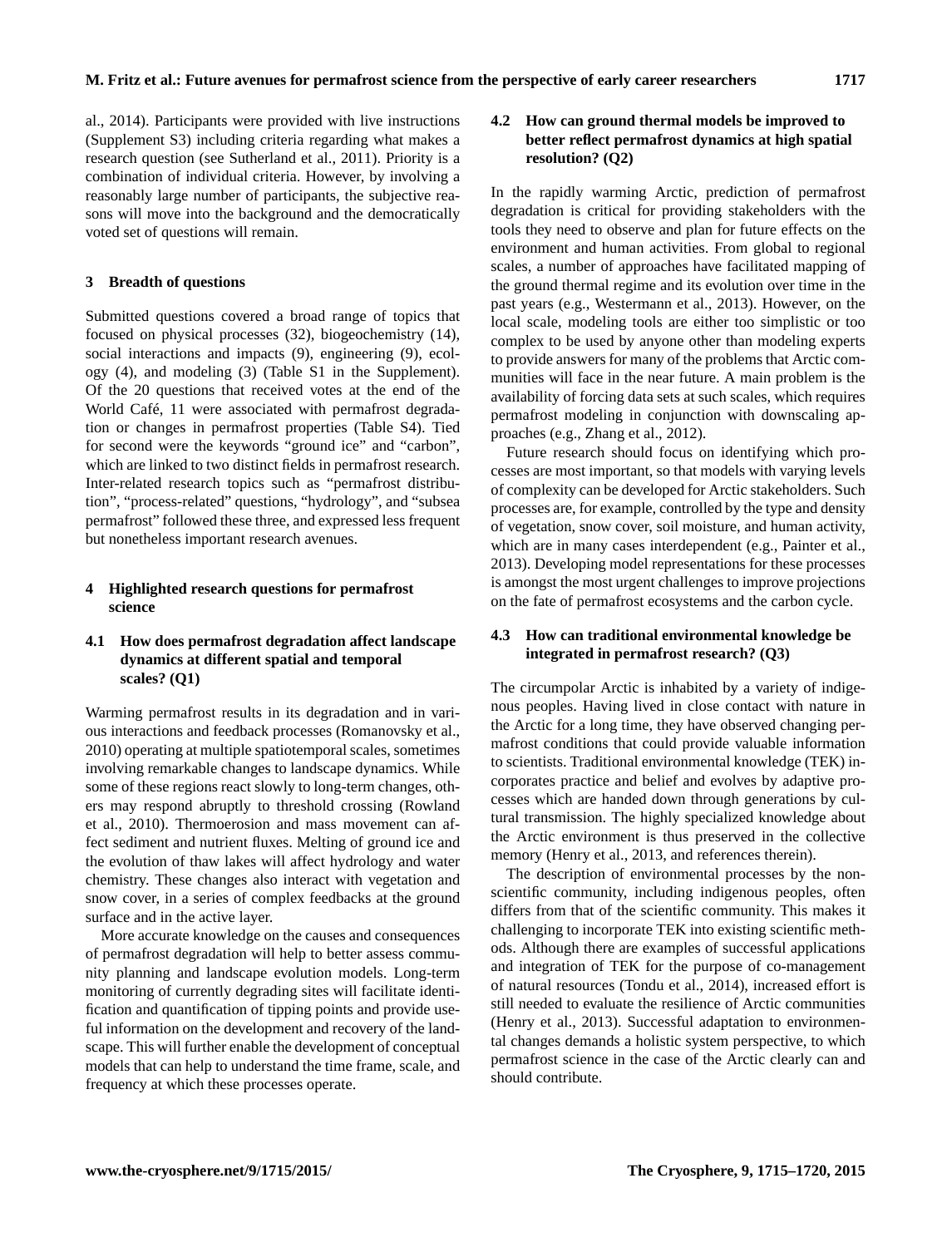## **4.4 What is the spatial distribution of different ground-ice types and how susceptible is ice-rich permafrost to future environmental change? (Q4)**

Ground ice is a fundamental component of permafrost soils. In the Arctic lowlands it can occupy up to 80 % of the soil volume in the upper 20–30 m of permafrost (Brown et al., 1998). The amount of ice and its vertical and lateral distribution are central parameters controlling the thermal, physical, and geochemical properties of permafrost deposits as well as their behavior at thaw. Although many field studies characterize cryostructures, measure groundice content, and map ground-ice distribution, a concerted and organized mapping initiative that feeds into international databases is still lacking. Until now, the National Snow and Ice Data Center has been the principal database on groundice conditions, but it does not support the direct input of field-based information by international researchers. Similarly, the Global Terrestrial Network for Permafrost (GTN-P, [http://gtnp.arcticportal.org/\)](http://gtnp.arcticportal.org/) is the primary international program concerned with monitoring permafrost parameters, but it does not include or provide information on ground ice.

Efforts to address this issue should focus on remote sensing applications for landform classification and on geophysical tools and drilling for the detection of subsurface ice. Ground-ice-related information should be integrated in a dedicated database, such as GTN-P, opening the door to regional extrapolation by integrating these data into climate models.

# **4.5 What is the influence of infrastructures on the thermal regime and stability of permafrost in different environmental settings? (Q5)**

Economic development in permafrost regions is facing numerous challenges since the performance of engineering structures and transportation systems is reliant on the strength of permanently frozen ground. Numerous examples exist where the combined effects of climate change and inappropriate technical solutions have led to irreversible damages or have required intensive maintenance and premature reconstruction (Bommer et al., 2010, and references therein).

National guidelines and recommendations have recently been developed to adapt infrastructures in permafrost areas (e.g., Bommer et al., 2010). Still, long-term evaluations of these practices are needed to establish reliable tools and standardized guidelines. In order to facilitate the evaluation of the construction and performance of the infrastructure in their specific environmental context, future research needs to systematically integrate permafrost engineering with Earth sciences. A main challenge is to improve predictions of the behavior and performance of structures and to act prior to the development of unstable permafrost conditions. Test sites in problematic permafrost areas are one way to address this challenge (Malenfant-Lepage et al., 2012). Overall, integrating engineering knowledge with other fields of science would benefit from and contribute to the impact assessments, socioeconomic scenarios, and adaptation strategies (Vincent et al., 2013).

# **5 Synthesis**

This collaborative, discussion-based consultation process allowed the community of permafrost ECRs to work out the most urgent research questions pertaining to the future of permafrost science. As such we would like to highlight research questions related to permafrost carbon and its feedback dynamics, as these are among the most popular topics in permafrost research today (Hubberten et al., 2011). Questions Q1, Q2, and Q4 are all indirectly related to carbon dynamics, and Q9, Q13, Q14, and Q16 (Table S4) directly deal with this topic. This demonstrates a specialization and fragmentation of our field as it grows rather than a lack of interest, and also a need for integration across disciplines (Vincent et al., 2013).

As the next generation of permafrost researchers, we see the need and the opportunity to participate in framing the future research priorities. Across the polar sciences, ECRs have built powerful networks, such as the Association of Polar Early Career Scientists (APECS) and the Permafrost Young Researchers Network (PYRN), which have enabled us to efficiently consult with the community. Many participants of this community-input exercise will be involved in and also affected by the Arctic science priorities during the next decade. Therefore, we need to (i) contribute our insights into larger efforts of the community such as the Permafrost Research Priorities initiative by the Climate and Cryosphere (CliC) project together with the IPA [\(http://www.climate-cryosphere.org/activities/](http://www.climate-cryosphere.org/activities/targeted/permafrost-research-priorities) [targeted/permafrost-research-priorities\)](http://www.climate-cryosphere.org/activities/targeted/permafrost-research-priorities) and (ii) help identify relevant gaps and a suitable roadmap for the future of Arctic research. Critical evaluation of the progress made since ICARP II and revisiting the science plans and recommendations will be crucial.

IASC and the IPA, together with SCAR on bipolar activities, should coordinate the research agendas in a proactive manner engaging all partners, including funding agencies, policy makers, and local communities. Communicating our main findings to society in a dialogue between researchers and the public is a priority. Special attention must be given to indigenous peoples living on permafrost, where knowledge exchange creates a mutual benefit for science and local communities. The ICARP III process is an opportunity to better communicate the global importance of permafrost to policy makers and the public.

**The Supplement related to this article is available online at [doi:10.5194/tc-9-1715-2015-supplement.](http://dx.doi.org/10.5194/tc-9-1715-2015-supplement)**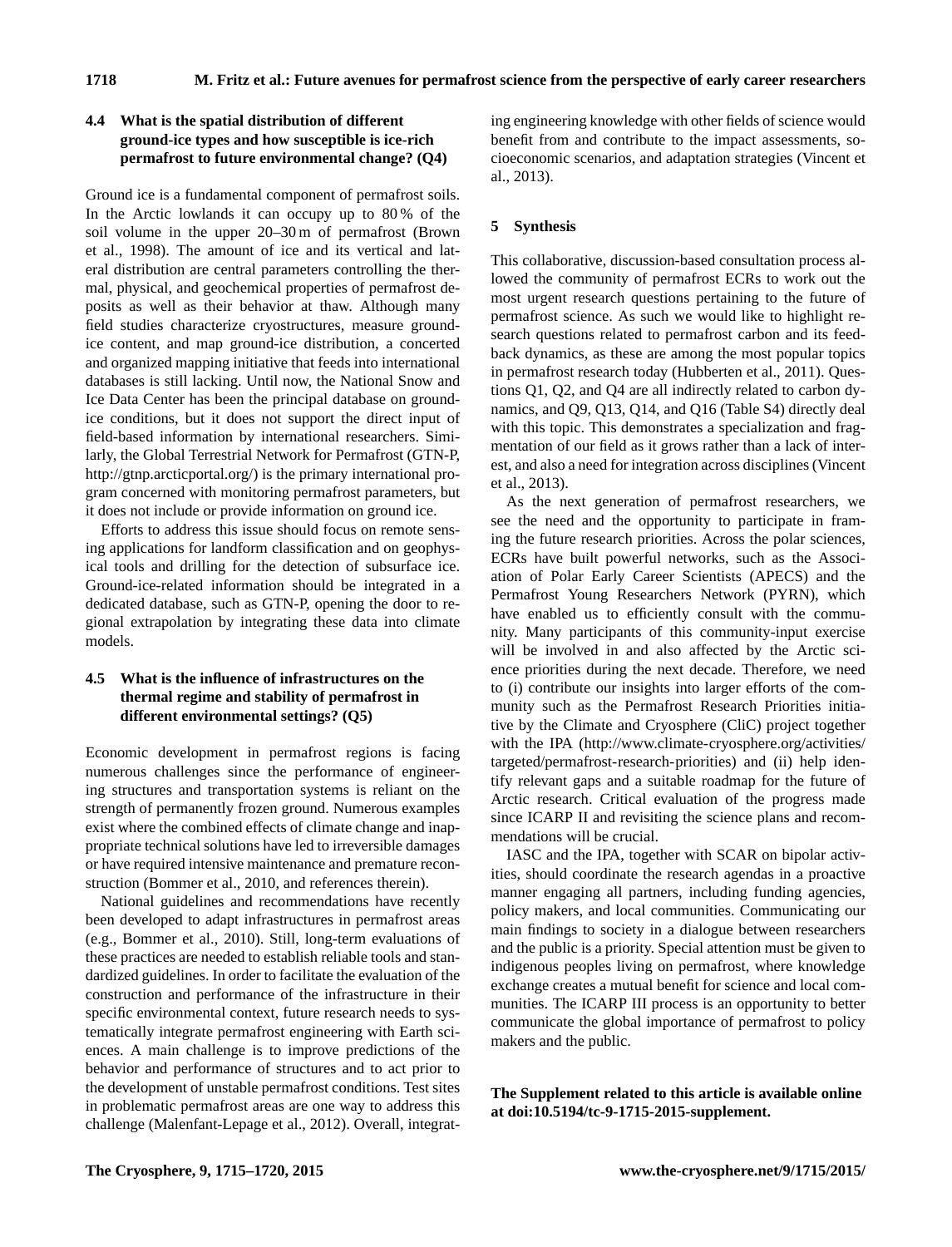*Acknowledgements.* We wish to express our sincere gratitude to the workshop sponsors: IASC, the IPA, CliC, the Bolin Centre for Climate Research, the PAGE21 project (grant agreement number 282700, funded by the EC 7th Framework Programme theme FP7-ENV-2011), and the ADAPT project ("Arctic Development and Adaptation to Permafrost in Transition"). We would also like to thank the local organizers of the 4th European Conference on Permafrost at the University of Lisbon and the University of Évora (Portugal) for hosting this event. Special thanks to the numerous mentors and speakers who shared their expertise with ECRs and to Alison Cassidy, who helped with organizing the workshop. We also appreciate the comments from Nikolaus Gantner, Guy Doré, Sebastian Westermann, Scott Lamoureux, Boris Biskaborn, Hugues Lantuit, and Warwick F. Vincent regarding this manuscript. Four anonymous reviewers helped to improve the manuscript. Lastly, sincere thanks to all PYRN, APECS, ADAPT, and PAGE21 early career researchers who took part in this process. This is an official contribution to ICARP III.

#### Edited by: S. Gruber

#### **References**

- Bommer, C., Phillips, M., and Arenson, L. U.: Practical recommendations for planning, constructing and maintaining infrastructure in mountain permafrost, Permafrost Periglac. Process., 21, 97– 104, doi[:10.1002/ppp.679,](http://dx.doi.org/10.1002/ppp.679) 2010.
- Brown, J. and Isaacs, D.: The World Café: Living knowledge through conversations that matter, The Systems Thinker, 12, 1–5, available at: [http://www.theworldcafe.com/articles/](http://www.theworldcafe.com/articles/STCoverStory.pdf) [STCoverStory.pdf](http://www.theworldcafe.com/articles/STCoverStory.pdf) (last access: 6 January 2015), 2001.
- Brown, J., Ferrians, O. J., Heginbottom, J. A., and Melnikov, E. S.: Circum-Arctic map of permafrost and ground-ice conditions, National Snow and Ice Data Center/World Data Center for Glaciology, Boulder, Colorado (revised February 2001), 1998.
- Henry, C., Meakin, S., and Mustonen, T.: Indigenous perceptions of resilience. In: Arctic Resilience Interim Report 2013, Stockholm Environment Institute and Stockholm Resilience Centre, Stockholm, 2013.
- Hubberten, H.-W., Lewkowicz, A. G., Christiansen, H. H., Drozdov, D. S., Ma, W., Romanovsky, V. E., and Lantuit, H.: Report from the International Permafrost Association: A new strategy and structure for the International Permafrost Association, Permafrost Periglac. Process., 22, 195–197, doi[:10.1002/ppp.729,](http://dx.doi.org/10.1002/ppp.729) 2011.
- Hugelius, G., Strauss, J., Zubrzycki, S., Harden, J. W., Schuur, E. A. G., Ping, C. L., Schirrmeister, L., Grosse, G., Michaelson, G. J., Koven, C. D., O'Donnell, J. A., Elberling, B., Mishra, U., Camill, P., Yu, Z., Palmtag, J., and Kuhry, P.: Estimated stocks of circumpolar permafrost carbon with quantified uncertainty ranges and identified data gaps, Biogeosciences, 11, 6573–6593, doi[:10.5194/bg-11-6573-2014,](http://dx.doi.org/10.5194/bg-11-6573-2014) 2014.
- IPA International Permafrost Association: Resolutions, Tenth International Permafrost Conference, 29 June 2012, Salekhard, Russia, [http://ipa.arcticportal.org/publications/resolutions.html,](http://ipa.arcticportal.org/publications/resolutions.html) last access: 6 January 2015.
- Kennicutt II, M. C., Chown, S. L., Cassano, J. J., Liggett, D., Massom, R., Peck, L. S., Rintoul, S. R., Storey, J. W. V.,

Vaughan, D. G., Wilson, T. J., and Sutherland, W. J.: COM-MENT: Six priorities for Antarctic science, Nature, 512, 23–25, doi[:10.1038/512023a,](http://dx.doi.org/10.1038/512023a) 2014.

- Malenfant-Lepage, J., Doré, G., and Fortier, D.: Thermal effectiveness of the mitigation techniques tested at Beaver Creek Experimental road site based on a heat balance analysis (Yukon, Canada), 15th International Conference on Cold Regions Engineering, Quebec, Canada, 42–51, 2012.
- Painter, S. L., Moulton, J. D., and Wilson, C. J.: Modeling challenges for predicting hydrologic response to degrading permafrost, Hydrogeol. J., 21, 221–224, doi[:10.1007/s10040-012-](http://dx.doi.org/10.1007/s10040-012-0917-4) [0917-4,](http://dx.doi.org/10.1007/s10040-012-0917-4) 2013.
- Romanovsky, V. E., Smith, S. L., and Christiansen, H. H.: Permafrost thermal state in the polar Northern Hemisphere during the international polar year 2007–2009: a synthesis, Permafrost Periglac. Process., 21, 106–116, doi[:10.1002/ppp.689,](http://dx.doi.org/10.1002/ppp.689) 2010.
- Rowland, J. C., Jones, C. E., Altmann, G., Bryan, R., Crosby, B. T., Hinzman, L. D., Kane, D. L., Lawrence, D. M., Mancino, A., Marsh, P., McNamara, J. P., Romanvosky, V. E., Toniolo, H., Travis, B. J., Trochim, E., Wilson, C. J., and Geernaert, G. L.: Arctic landscapes in transition: responses to thawing permafrost, Eos Trans. Am. Geophys. Un., 91, 229–230, doi[:10.1029/2010EO260001,](http://dx.doi.org/10.1029/2010EO260001) 2010.
- Schaefer, K., Lantuit, H., Romanovsky, V., and Schuur, E.: Policy implications of warming permafrost, United Nations Environment Programme (UNEP), Nairobi, Kenya, 2012.
- Schollaen, K., Vieira, G., and Lewkowicz, A. G.: Report from the International Permafrost Association: Fourth European Conference on Permafrost (EUCOP4), Permafrost Periglac. Process., 25, 344–348, doi[:10.1002/ppp.1828,](http://dx.doi.org/10.1002/ppp.1828) 2014.
- Seddon, A. W. R., Mackay, A. W., Baker, A. G., Birks, H. J. B., Breman, E., Buck, C. E., Ellis, E. C., Froyd, C. A., Gill, J. L., Gillson, L., Johnson, E. A., Jones, V. J., Juggins, S., Macias-Fauria, M., Mills, K., Morris, J. L., Nogues-Bravo, D., Punyasena, S. W., Roland, T. P., Tanentzap, A. J., Willis, K. J., Aberhan, M., van Asperen, E. N., Austin, W. E. N., Battarbee, R. W., Bhagwat, S., Belanger, C. L., Bennett, K. D., Birks, H. H., Ramsey, C. B., Brooks, S. J., de Bruyn, M., Butler, P. G., Chambers, F. M., Clarke, S. J., Davies, A. L., Dearing, J. A., Ezard, T. H. G., Feurdean, A., Flower, R. J., Gell, P., Hausmann, S., Hogan, E. J., Hopkins, M. J., Jeffers, E. S., Korhola, A. A., Marchant, R., Kiefer, T., Lamentowicz, M., Larocque-Tobler, I., Lopez-Merino, L., Liow, L. H., McGowan, S., Miller, J. H., Montoya, E., Morton, O., Nogue, S., Onoufriou, C., Boush, L. P., Rodriguez-Sanchez, F., Rose, N. L., Sayer, C. D., Shaw, H. E., Payne, R., Simpson, G., Sohar, K., Whitehouse, N. J., Williams, J. W., and Witkowski, A.: Looking forward through the past: identification of 50 priority research questions in palaeoecology, J. Ecol., 102, 256–267, doi[:10.1111/1365-2745.12195,](http://dx.doi.org/10.1111/1365-2745.12195) 2014.
- Sutherland, W. J., Fleishman, E., Mascia, M. B., Pretty, J., and Rudd, M. A.: Methods for collaboratively identifying research priorities and emerging issues in science and policy, Meth. Ecol. Evol., 2, 238–247, doi[:10.1111/j.2041-](http://dx.doi.org/10.1111/j.2041-210X.2010.00083.x) [210X.2010.00083.x,](http://dx.doi.org/10.1111/j.2041-210X.2010.00083.x) 2011.
- Tondu, J. M. E., Balasubramaniam, A. M., Chavarie, L., Gantner, N., Knopp, J. A., Provencher, J. F., Wong, P. B. Y., and Simmons, D.: Working with northern communities to build collaborative research partnerships: perspectives from early career researchers, Arctic, 67, 419–429, doi[:10.14430/arctic4416,](http://dx.doi.org/10.14430/arctic4416) 2014.